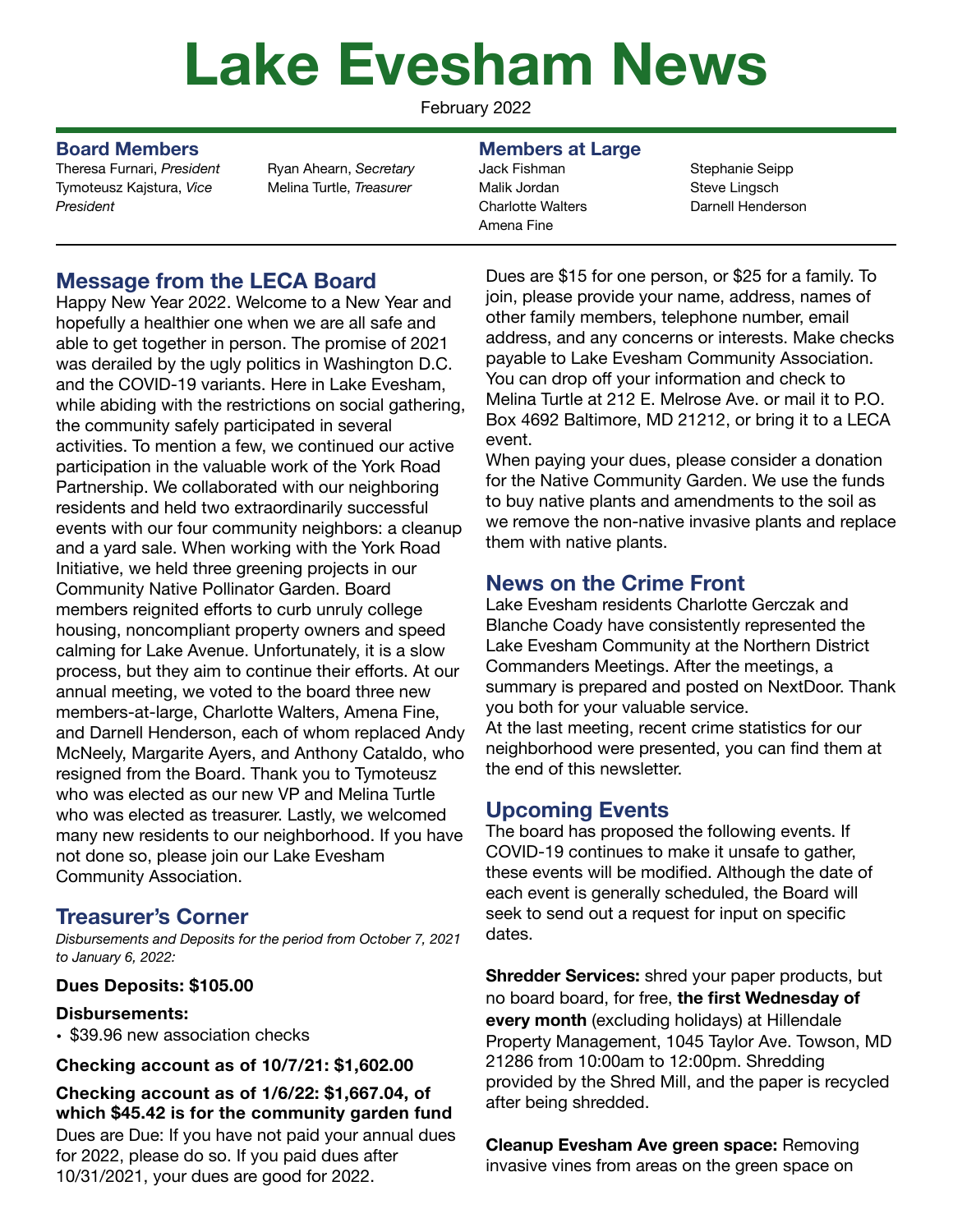Evesham, especially west of Sycamore on the wall along Northern Parkway, in **April.**

**Community Yard Sale:** held on a weekend in **May** 

**Community Dumpster:** will be scheduled a week or two after the Yard Sale.

**Father's Day Ice Cream Social** in **June** 

**Block Party:** with music and tours of gardens in our neighborhood. **Summer** 

**Chicken and Shrimp feast:** Late **September** or early **October** 

**Annual Meeting:** held in **November** 

Check the events calendar on our website, [https://](https://www.lakeevesham.org) [www.lakeevesham.org](https://www.lakeevesham.org) for more information, and updates as the events get closer.

Please don't forget to shop local and support our local businesses.

# **2022 Community Association Membership Form**

Please attach annual membership dues of \$15 per adult, \$25 per family. Pay by check, made payable to *Lake Evesham Community Association*. You can drop off your check to 212 East Melrose Avenue; mail to P.O. Box 4692, Baltimore, MD, 21212; or bring to an association meeting.

| Name(s) <u>example and the second contract of the second contract of the second contract of the second contract of the second contract of the second contract of the second contract of the second contract of the second contra</u> |  | Dues attached \$                                                                                        |  |
|--------------------------------------------------------------------------------------------------------------------------------------------------------------------------------------------------------------------------------------|--|---------------------------------------------------------------------------------------------------------|--|
|                                                                                                                                                                                                                                      |  |                                                                                                         |  |
|                                                                                                                                                                                                                                      |  |                                                                                                         |  |
|                                                                                                                                                                                                                                      |  |                                                                                                         |  |
|                                                                                                                                                                                                                                      |  | ADDITIONAL OPTIONAL DONATION TOWARD THE MAINTENANCE OF THE COMMUNITY GARDEN \$                          |  |
|                                                                                                                                                                                                                                      |  |                                                                                                         |  |
|                                                                                                                                                                                                                                      |  | Join the Lake Evesham listserv on www.nextdoor.com and visit the website at https://www.lakeevesham.org |  |

*The neighborhood newsletter is distributed electronically on a quarterly basis. If you have something that you wish to communicate with neighbors, please submit it to Ryan Ahearn: [ryan.ahearn@hey.com](mailto:ryan.ahearn@hey.com)*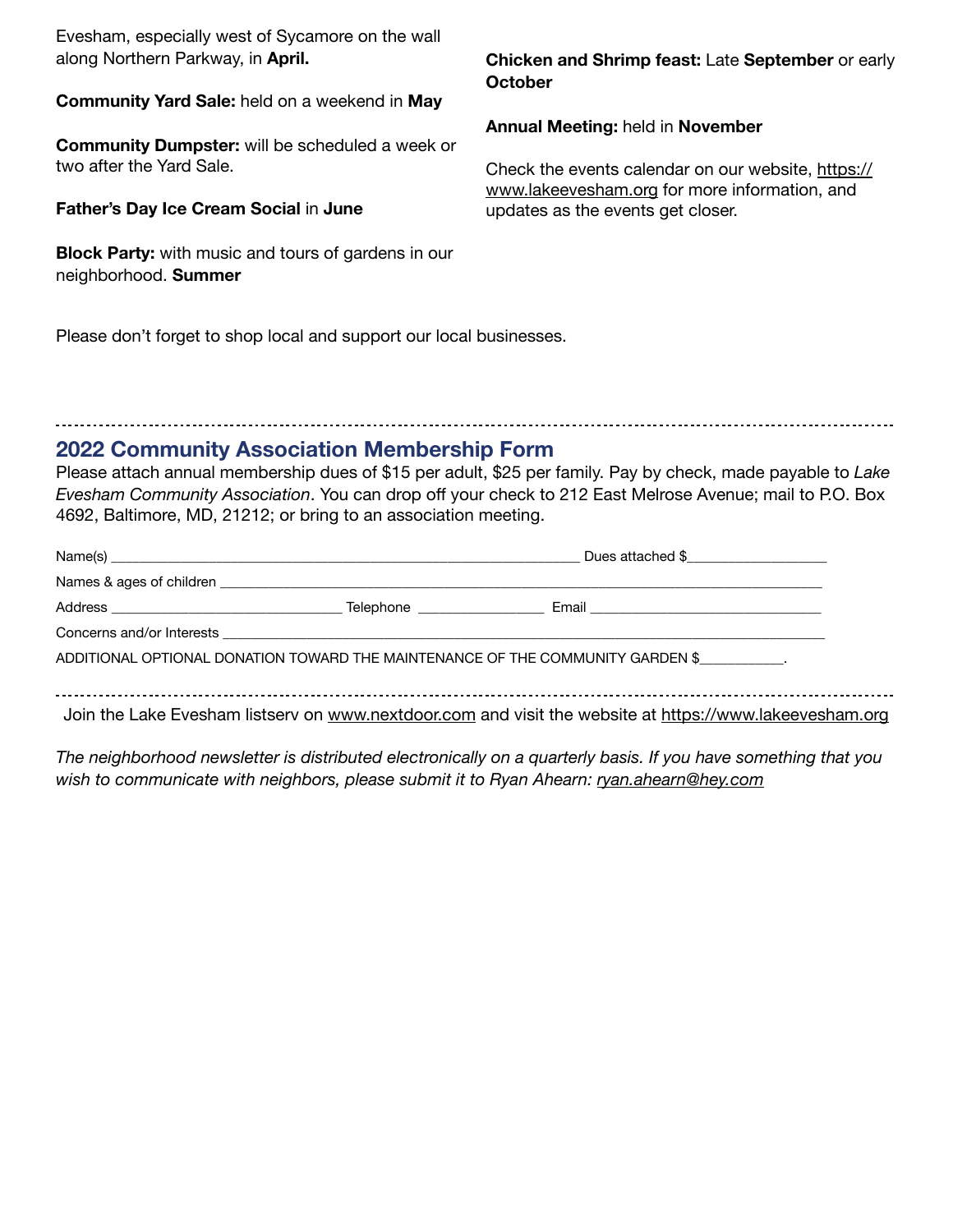| <b>LAKE EVESHAM YTD COMPARISON</b> |      |      |          |               |  |  |  |  |
|------------------------------------|------|------|----------|---------------|--|--|--|--|
| 1 JAN - 4 DEC                      |      |      |          |               |  |  |  |  |
| <b>CRIME:</b>                      | 2021 | 2020 | $+/-$    | <b>Change</b> |  |  |  |  |
|                                    |      |      |          |               |  |  |  |  |
| Homicide                           | o    | o    | 0        | #DIV/0!       |  |  |  |  |
| Shooting                           | n    |      | -1       | $-100.0%$     |  |  |  |  |
| Rape                               |      |      | Ω        | #DIV/0!       |  |  |  |  |
| <b>Robbery</b>                     |      | 5    | -4       | $-80.0%$      |  |  |  |  |
| <b>Aggravated Assault</b>          |      |      | 0        | 0.0%          |  |  |  |  |
| <b>Burglary</b>                    | 3    |      |          | 50.0%         |  |  |  |  |
| Larceny                            | 16   | 16   | 0        | 0.0%          |  |  |  |  |
| <b>Auto Theft</b>                  |      | o    |          | #DIV/0!       |  |  |  |  |
| Arson                              | 0    | 0    | $\bf{0}$ | #DIV/0!       |  |  |  |  |
| <b>Total Part One Crime:</b>       | 22   | 25   | $-3$     | $-12.0%$      |  |  |  |  |
| <b>Violent Crime</b>               | 2    |      | -5       | $-71.4%$      |  |  |  |  |
| <b>Property Crime</b>              | 20   | 18   | 2        | 11.1%         |  |  |  |  |